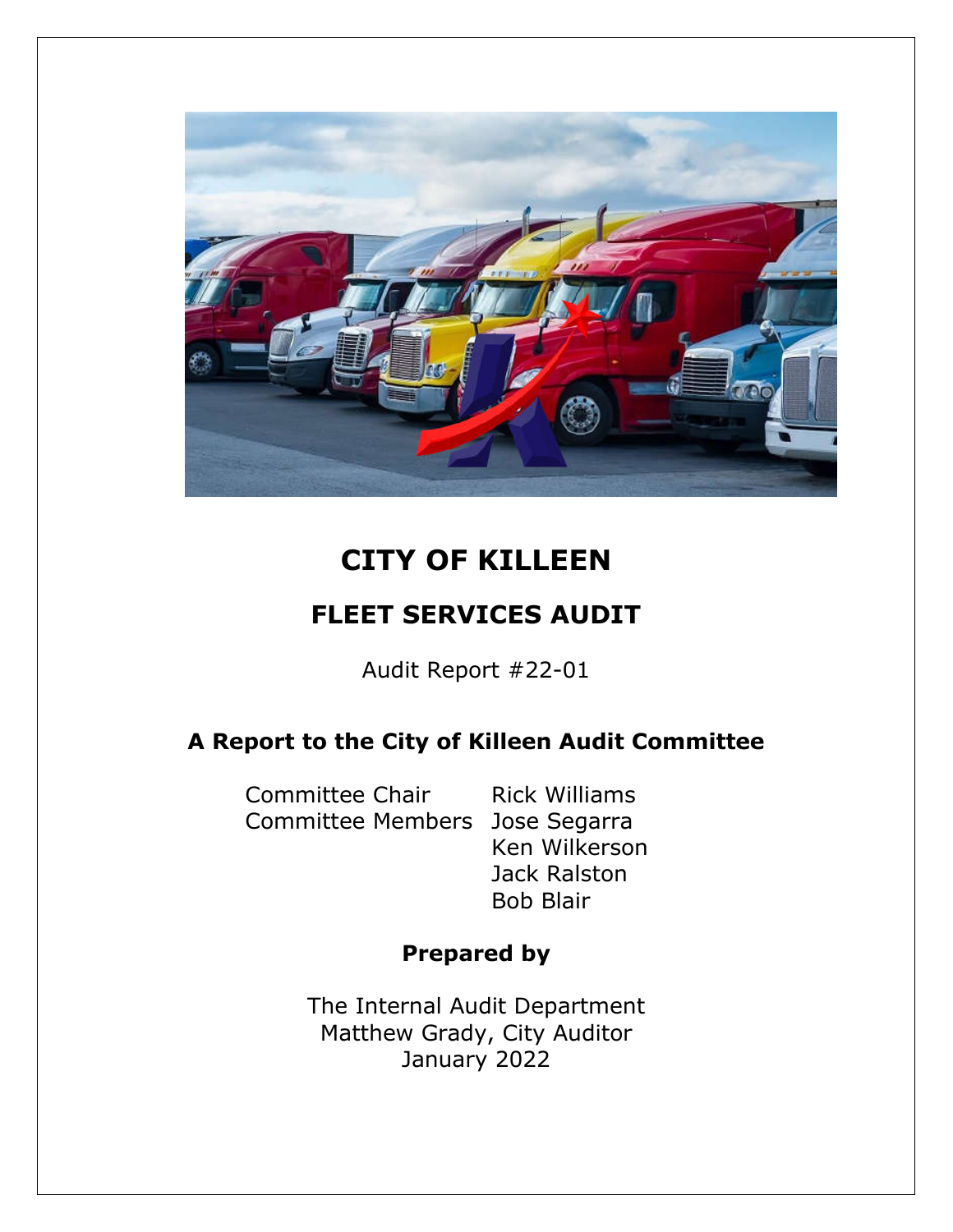

### **AUDIT REPORT HIGHLIGHTS**

#### **Why Was This Audit Conducted?**

The City Auditor proposed this audit to the Audit Committee based on the City's significant investment in motor vehicles and other rolling stock.

The City Auditor appreciates the cooperation of Fleet Services and Finance staff in the completion of this audit.

# **EXECUTIVE SUMMARY**

Fleet Services Audit

Mayor and Council,

I am pleased to present this audit of Fleet Services.

#### Audit Objectives

The objectives of the audit were to (1) review management's funding for vehicle replacement; (2) review Fleet Services' chargeback system for recovering the cost of its maintenance operation; (3) review fleet policy and practices concerning the adoption of alternative fuel vehicles; and (4) review fleet management's process for evaluating vehicle utilization to ensure that vehicles and other rolling stock are fully utilized.

Audit Results

In FY 2018, management initiated a sustained period of increased funding for vehicle replacement. The increase in funding over the past four years has resulted in a commensurate decline in maintenance and repair costs as older, repair-prone vehicles have been replaced with newer models. Further the shift in priorities has put the once chronically underfunded vehicle replacement program on a path to solvency, where projected vehicle replacement needs are fully funded. While Fleet Services maintenance costs are declining, the chargeback system for conveying those costs has room for improvement. The current chargeback system is a bifurcated blend of real time actual costs for auto parts billed monthly to the departments and estimated labor and overhead determined annually through the budget process. Ideally, the chargeback system should provide real time cost data to departments for the full services rendered, both parts and labor. Finally, Fleet Services needs to move forward with a pilot project to include hybrid and electric vehicles in its fleet. The Fleet Services Director and Executive Director of Finance have held informal discussions and conducted preliminary research. While the State does not currently mandate the conversion of local government fleets, the trend among national, state, and local governments, as well as automakers themselves is clearly moving in the direction of alternative fuel vehicles.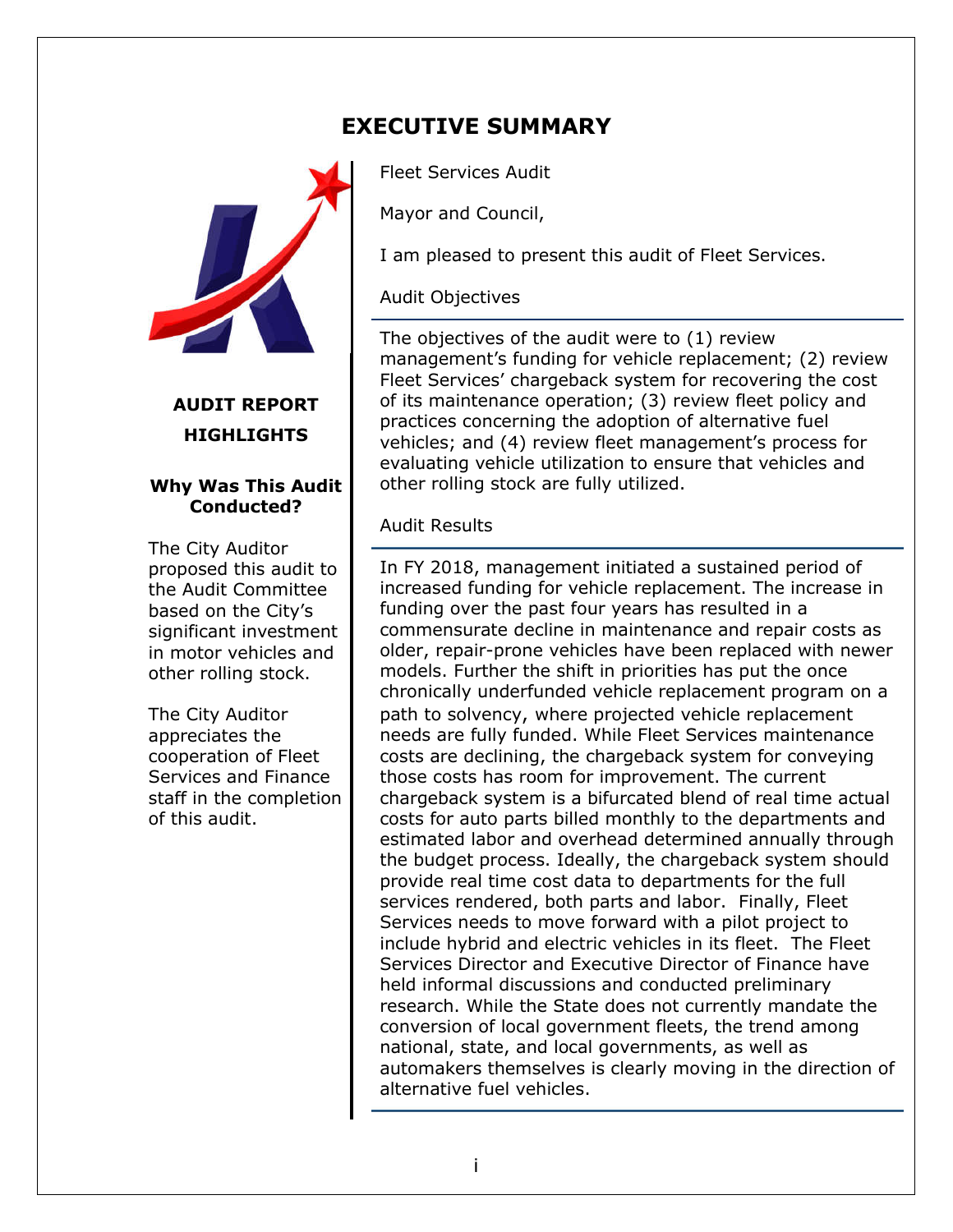# **TABLE OF CONTENTS**

| Statement of Compliance with Audit Standards 20 |  |
|-------------------------------------------------|--|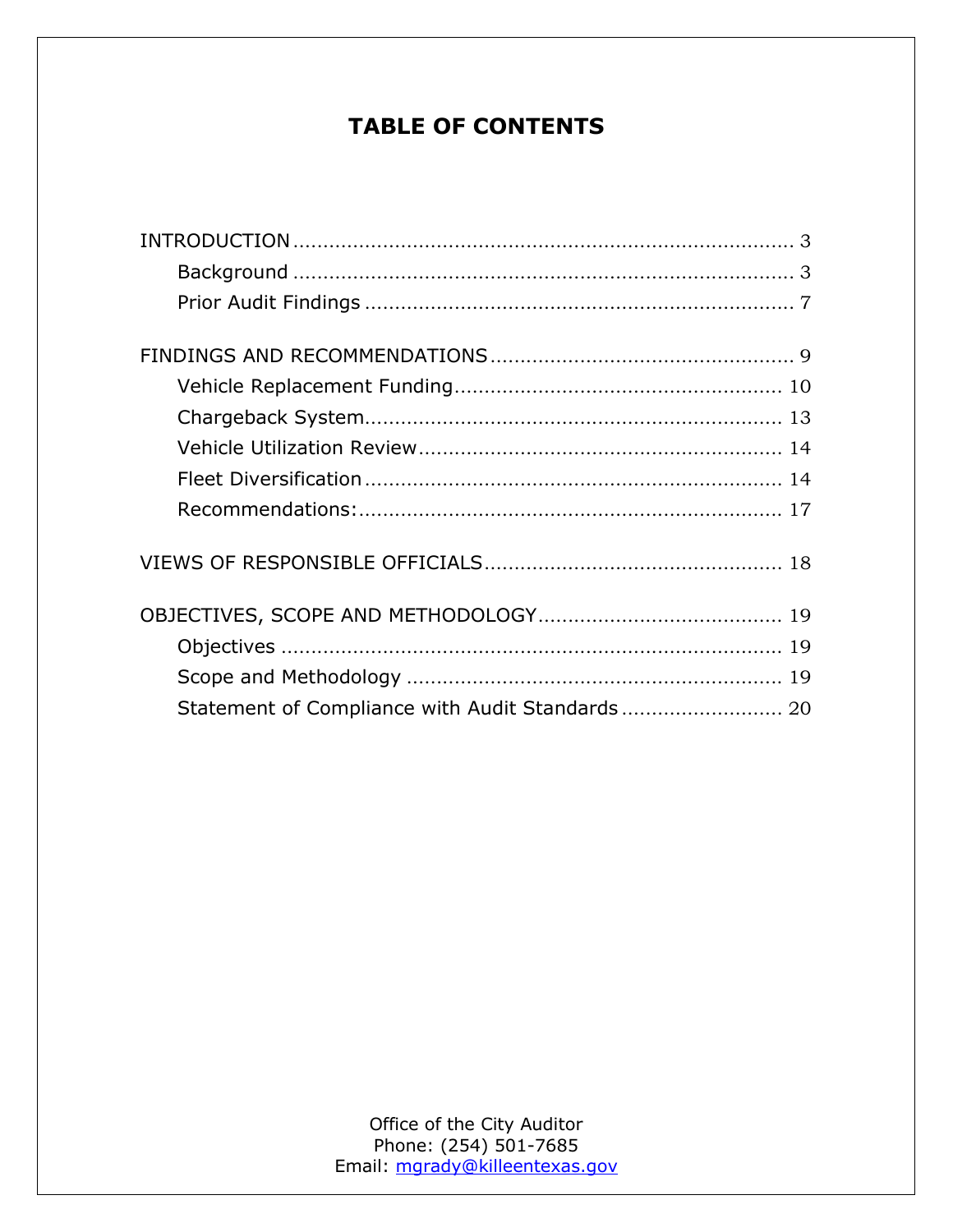### **INTRODUCTION**

The City Auditor conducted this performance audit of Fleet Services pursuant to Article III, Chapter 40 of the City Charter, as Amended May 11, 2013, and in accordance with the City Auditor's Annual Audit Plan, approved by the Audit Committee on June 4, 2020.

The objectives of the audit were to (1) review management's funding for vehicle replacement; (2) review Fleet Services' chargeback system for recovering the cost of its maintenance operation; (3) review fleet policy and practices concerning the adoption of alternative fuel vehicles; and (4) review fleet management's process for evaluating vehicle utilization to ensure that vehicles and other rolling stock are fully utilized. The scope of the audit focused on Fleet Services operations for FY 2017 through FY 2021, but also included a review of historical data related to fleet operations.

#### **Background**

Housed in the Finance Department, the City's Fleet Services division is tasked with procuring, maintaining, fueling, and disposing of vehicles for City departments.

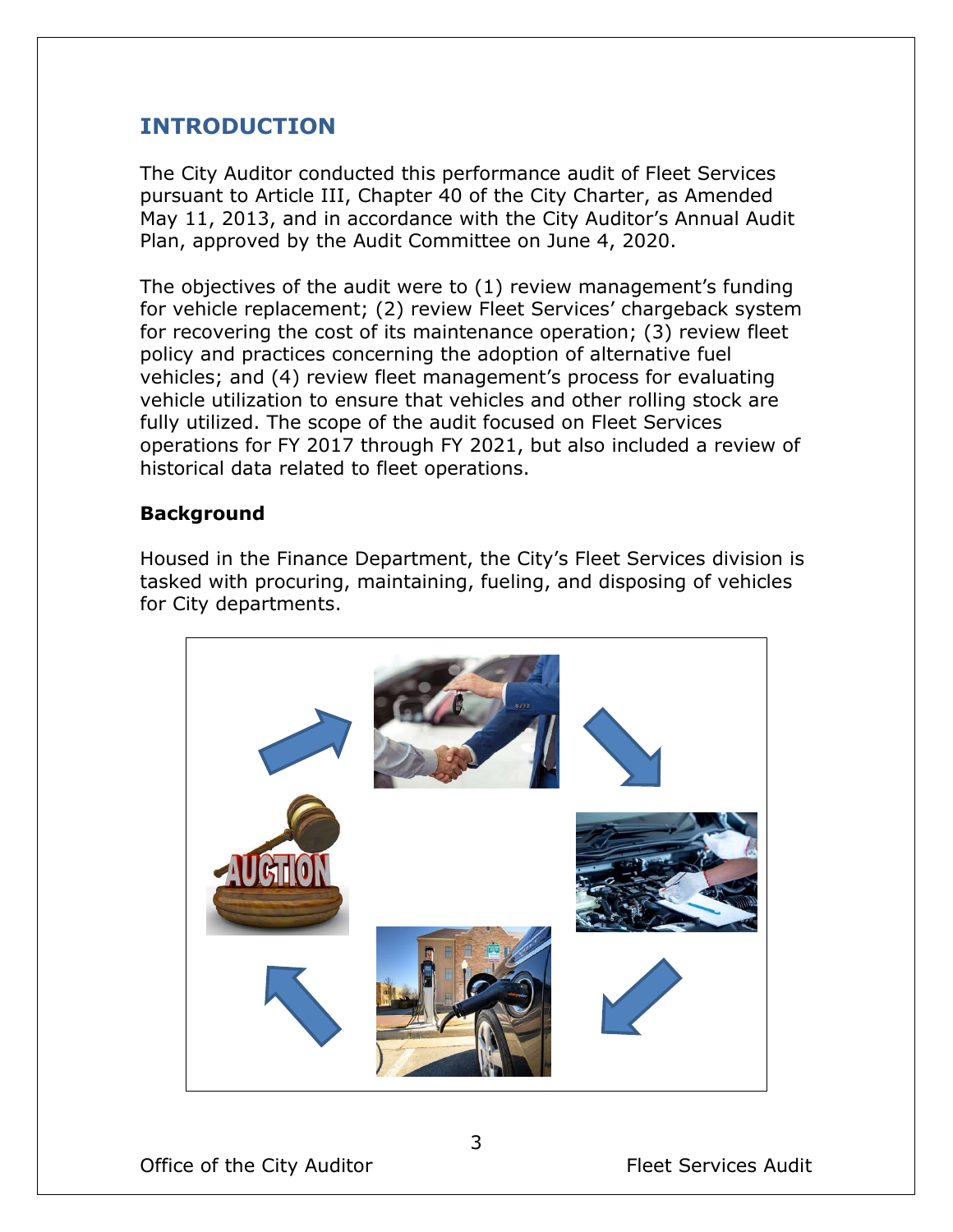The Fleet Services manages just over 1,000 vehicles and other rolling stock, ranging from million-dollar fire trucks to single-axle trailers, with a combined replacement value of about \$80 million. The percentage breakdown by department of the City's fleet both by units and by cost is shown in the charts below.



Source: Utilimarc Vehicle Replacement Schedule

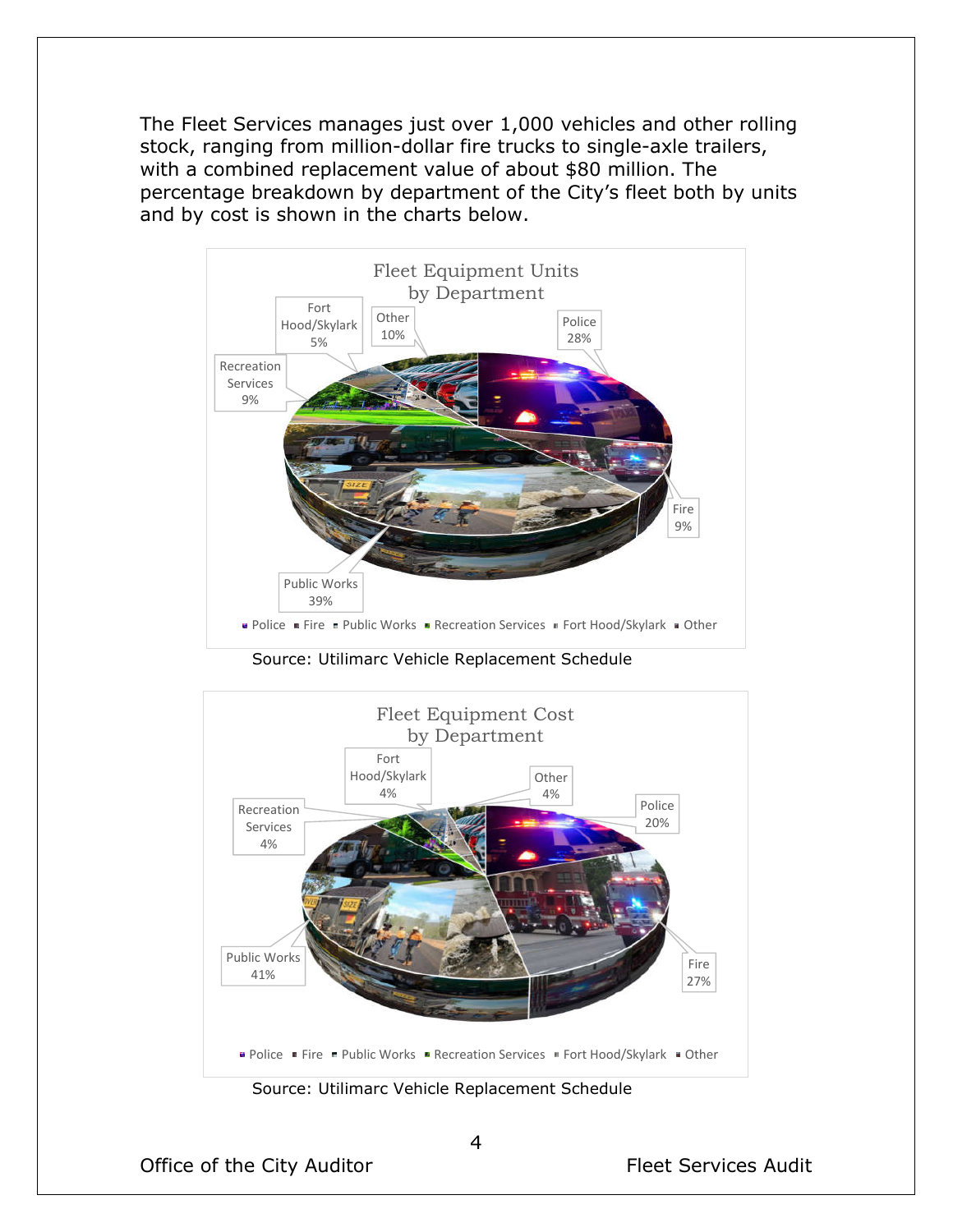#### *Fleet Management System*

Fleet Services uses FASTER, a commercial, off-the-shelf database product to manage its inventory and maintenance operations. Parts and supplies are physically secured in the Fleet storeroom and scanned into inventory in FASTER when they are received. They are then removed from inventory and charged against the vehicle unit being serviced at the time of service.

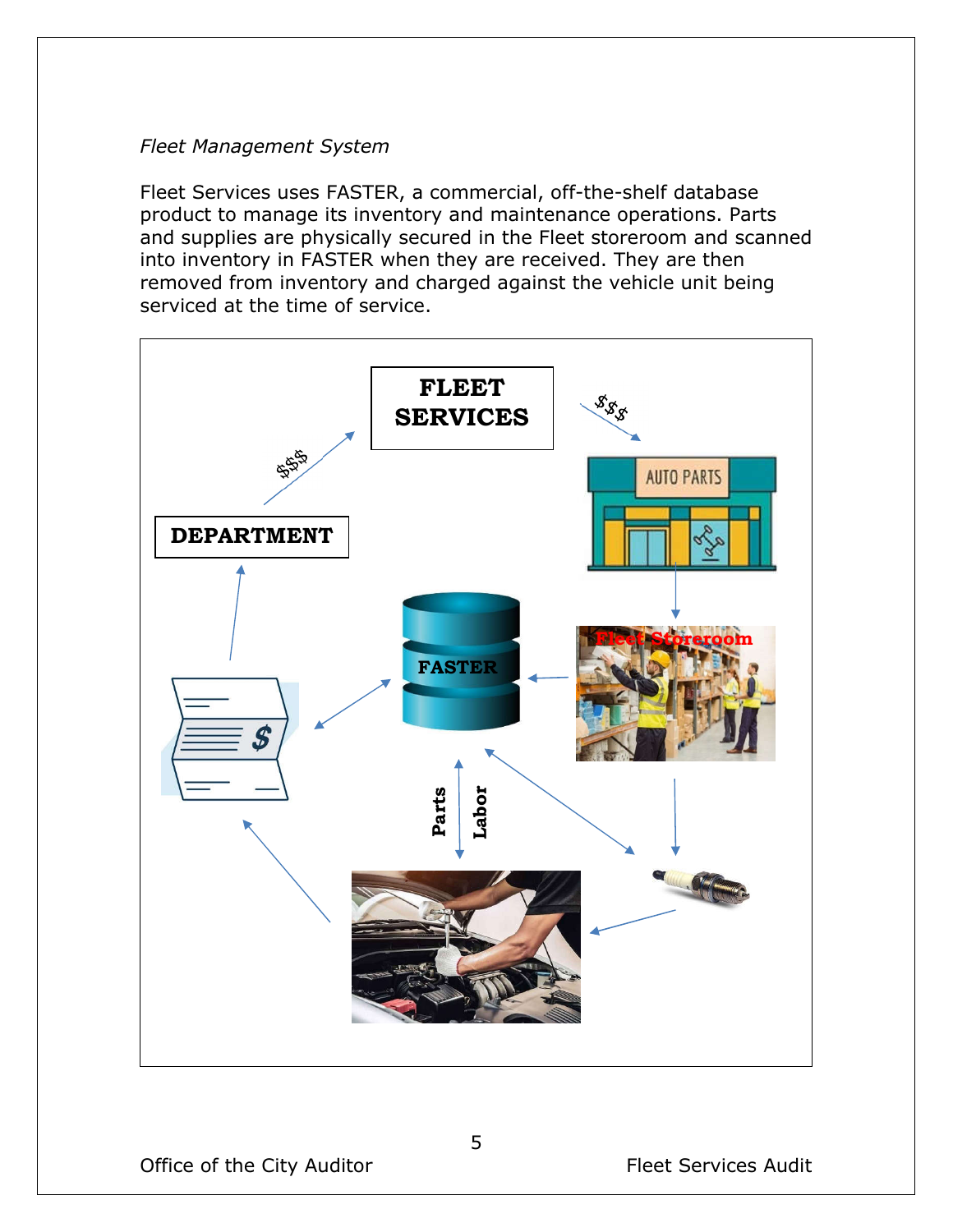#### *In-House Maintenance*

Most vehicle maintenance activity involves scheduled preventive maintenance and is conducted in-house by staff technicians. FASTER acts as a tickler system that Fleet staff use to notify the departments when certain units are due for their scheduled routine maintenance. Vehicle operators are expected to bring their vehicles in for scheduled maintenance within 30 days of notification.

#### *Outside Vendors*

Fleet Services employs the use of local private sector auto repair professionals in some instances for "unscheduled" events, such as those arising from breakdowns or accidents. This includes, but is not limited to bodywork, transmission rebuilds, heavy truck engine rebuilds or overhauls, window tinting, and warranty work.

#### *Utilimarc*

Fleet Services contracts with the Utilimarc Company for data analytics services, which are used to develop the City's annual vehicle replacement list. The annual cost of services provided is \$12,500, which also includes a staffing analysis, as well as an industry benchmark analysis of key performance indicators used to assess Fleet Services' overall performance. This includes average vehicle age, utilization (miles driven), timeliness of preventive maintenance, and dollars spent on outsourced repairs.

#### *Best Practices*

There are several best practices relevant to the objectives of this audit. They are as follows.

#### Vehicle Replacement Policy

Federal, state, and local governments all embrace the best practice of establishing financial policies governing vehicle replacement. In general, these policies require the systematic set-aside of funds by user entities (departments) to ensure that funding is available to replace vehicles as they reach the end of their useful life. Timely replacement of vehicles is designed to minimize the costs and downtime associated with an aging fleet, while maximizing the offsetting proceeds from the sale of vehicles at auction.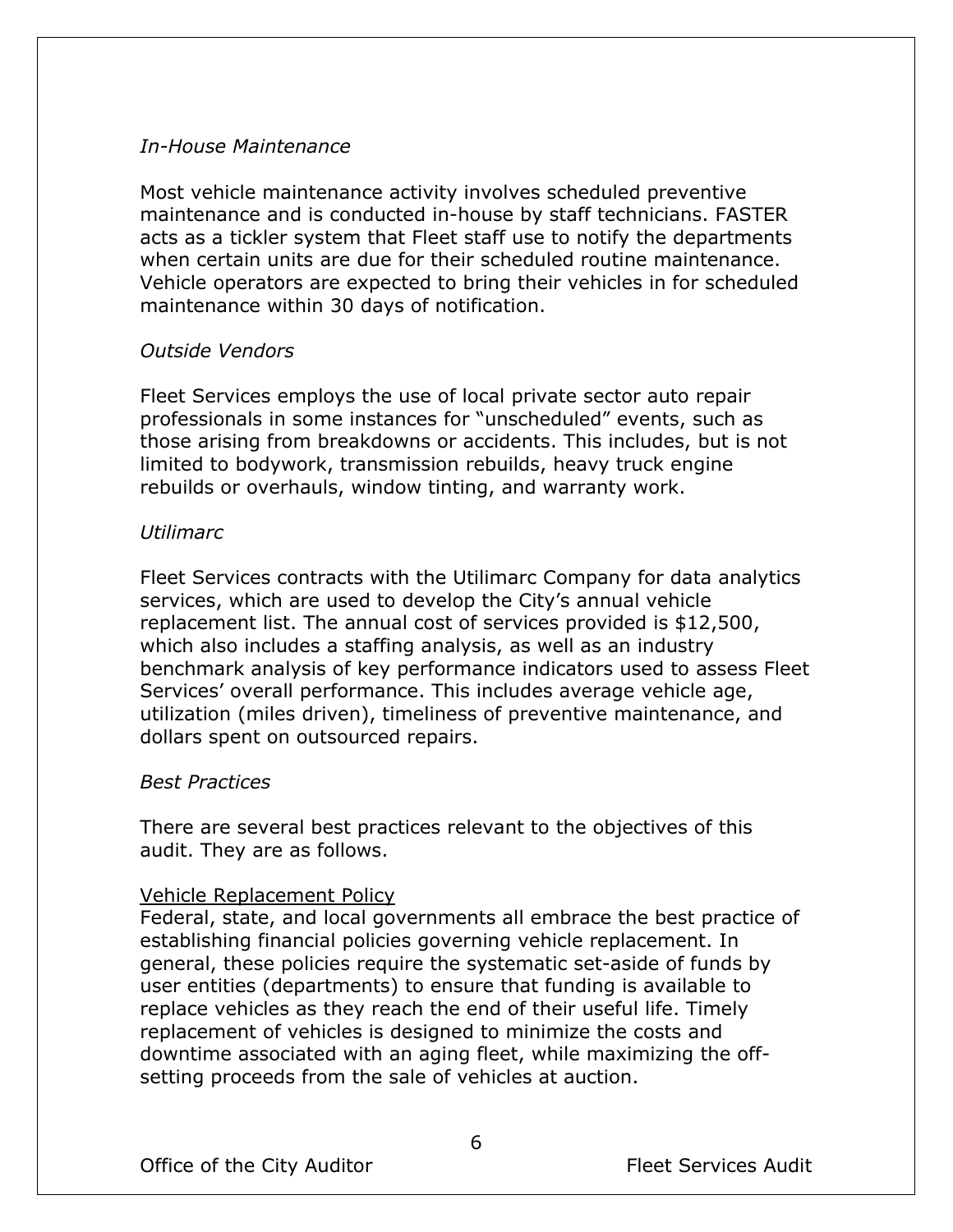#### Chargeback System

A chargeback system refers to a means for an internal service organization to recover the costs generated in providing goods and services to its customer base, i.e., other city departments. In the case of Fleet Services, this would include parts, direct labor and overhead associated with their in-house maintenance and repairs operation, as well as costs incurred for the use of outside auto repair vendors. The principle underlying the use of a good chargeback system is that users will be incentivized to better manage their assets if they are required to budget and pay for the maintenance of those assets in a manner that is clear and understandable.

#### Vehicle Utilization Review

The Fleet management community embraces periodic utilization "rightsizing" reviews to ensure that fleet vehicles are fully utilized. The federal government further recommends the use of a Vehicle Utilization Review Board to facilitate the decision-making process. Typically, the review board would be comprised of major department heads, the end goal being to provide a mechanism for reaching consensus in a timely manner on decisions requiring the elimination, retention, or transfer of underutilized vehicles. Utilization is typically evaluated using several factors, including miles driven, hours in use, and maintenance and repair costs. The impact of extraordinary events, e.g., Covid-19 and winter storm Uri may also be factored into an assessment.

#### **Prior Audit Findings**

The former City Auditor conducted an audit of Fleet Services in 2012. The audit was requested by the Killeen Police Department (KPD) and was conducted in conjunction with a KPD investigation into employee theft of City property. The audit found irregularities and weak controls over inventory and fuel distribution. The audit and KPD investigation resulted in significant personnel changes at Fleet Services, including the resignation of the former director. In addition, several improvements to controls over inventory were implemented, including security cameras, fleet management system software, and spot inventories of auto parts and tools.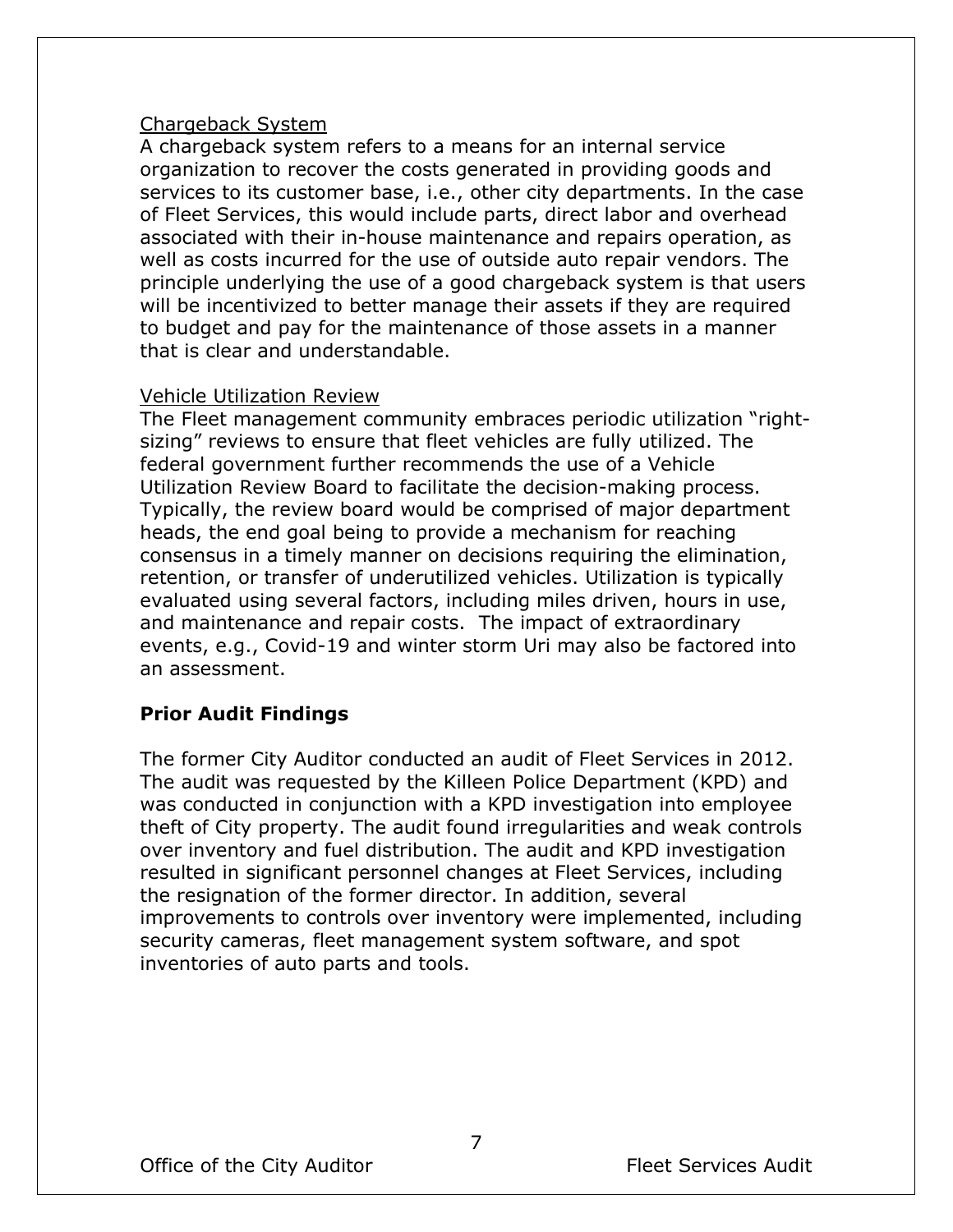#### **Statement of Compliance with Audit Standards**

We conducted this performance audit in accordance with generally accepted government auditing standards. Those standards require that we plan and perform the audit to obtain sufficient, appropriate evidence to provide a reasonable basis for our findings and conclusions based on our audit objectives. Those standards also require that we, as internal auditors, meet the criteria for independence. We believe that we met those independence standards, and that the evidence obtained provides a reasonable basis for our findings and conclusions based on our audit objective.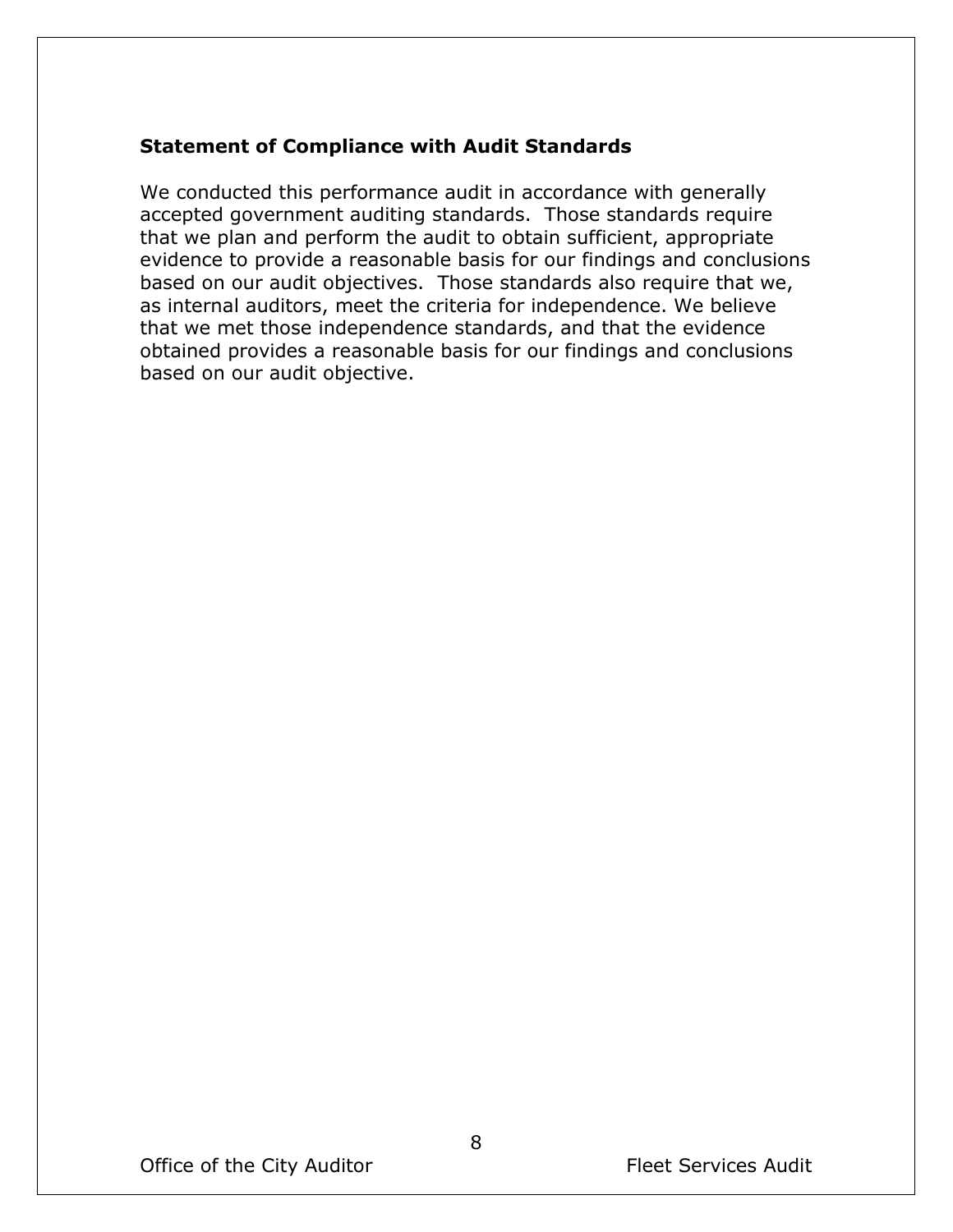#### **FINDINGS AND RECOMMENDATIONS**

**Management's prioritization of funding for Fleet Services has put the once chronically underfunded vehicle replacement program on the road to solvency. However, more action is needed in adopting hybrid and electric technology.** 

In FY 2018, management began a sustained period of increased funding for vehicle replacement that came on the heels of a prolonged period of uneven and inadequate funding for vehicle replacement. The increase in funding over the past four years has resulted in a commensurate decline in outsourced maintenance costs as older, repair-prone vehicles have been replaced with newer models. Further, the gap in funds-needed versus funds-budgeted for annual vehicle replacement has narrowed from a high of about \$5 million in FY 2020 to \$1.3 million in FY 2022, putting the vehicle replacement program on a path towards solvency, where projected vehicle replacement needs are fully funded. While the cost of maintenance and repairs has declined, the chargeback system for recovering these costs has room for improvement. The current system is a blend of real-time costs for auto parts, which are billed at the vehicle unit level to departments and estimated labor and overhead costs, which are projected annually at the department level through the budget process. Ideally, both parts and labor should be assigned real-time at the vehicle unit level, at the time of service and billed to the appropriate department. In that way management can identify and flag vehicles incurring excessive maintenance costs in a timely manner. Finally, Fleet Services should move forward with a pilot project for Fleet Services' eventual transition to hybrid and electric vehicles. While Texas does not currently mandate the adoption of alternative fuel technology for local government fleets, the trend at the national, state, and local level, and among the major automakers themselves is clearly moving in that direction. Management has held informal discussions on the matter and conducted preliminary research but has not yet developed a formal pilot project.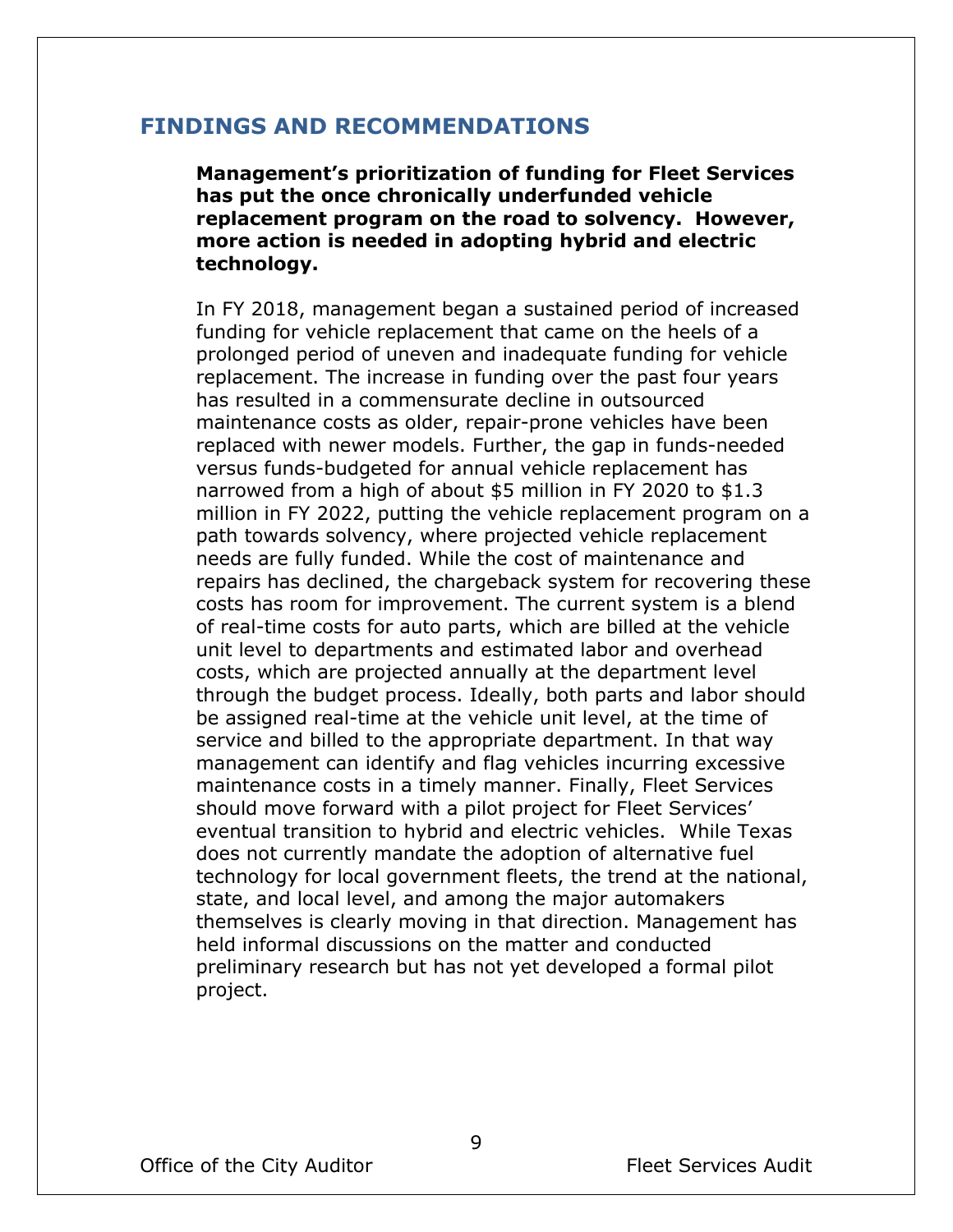#### **Vehicle Replacement Funding**

Industry best practices define vehicle replacement funding as the systematic set-aside of funds by user entities to ensure adequate funds are available to purchase new vehicles, in accordance with a pre-determined replacement cycle. Historically, the City has not engaged in this best practice for vehicle replacement, at least not on a sustained basis. Instead, funding has been uneven and has sometimes been accomplished through debt-issuance, either general obligation bond proceeds or certificates of obligation rather than through the systematic set-aside of funds. The City did attempt a long-term fix to this problem in FY 2016, when City Council authorized the creation of the Fleet Funding Program, with seed money provided by approximately six million in transfers from enterprise funds, as well as proceeds from prior certificates of obligation. However, the fund was eliminated later that year in response to a significant budget shortfall; its remaining funds were returned to the contributing departments to cover operations affected by the shortfall. FY 2017 represented a nadir in fleet replacement funding, following the elimination of the Fleet Funding Program, as shown in the chart below.



FY 2018 marked the beginning of a period of sustained increases in funding for vehicle replacement. The Finance Director acknowledged that the increases reflected a prioritization of funding for vehicle replacement by the former City Manager, which has continued under

Office of the City Auditor **Fleet Services** Audit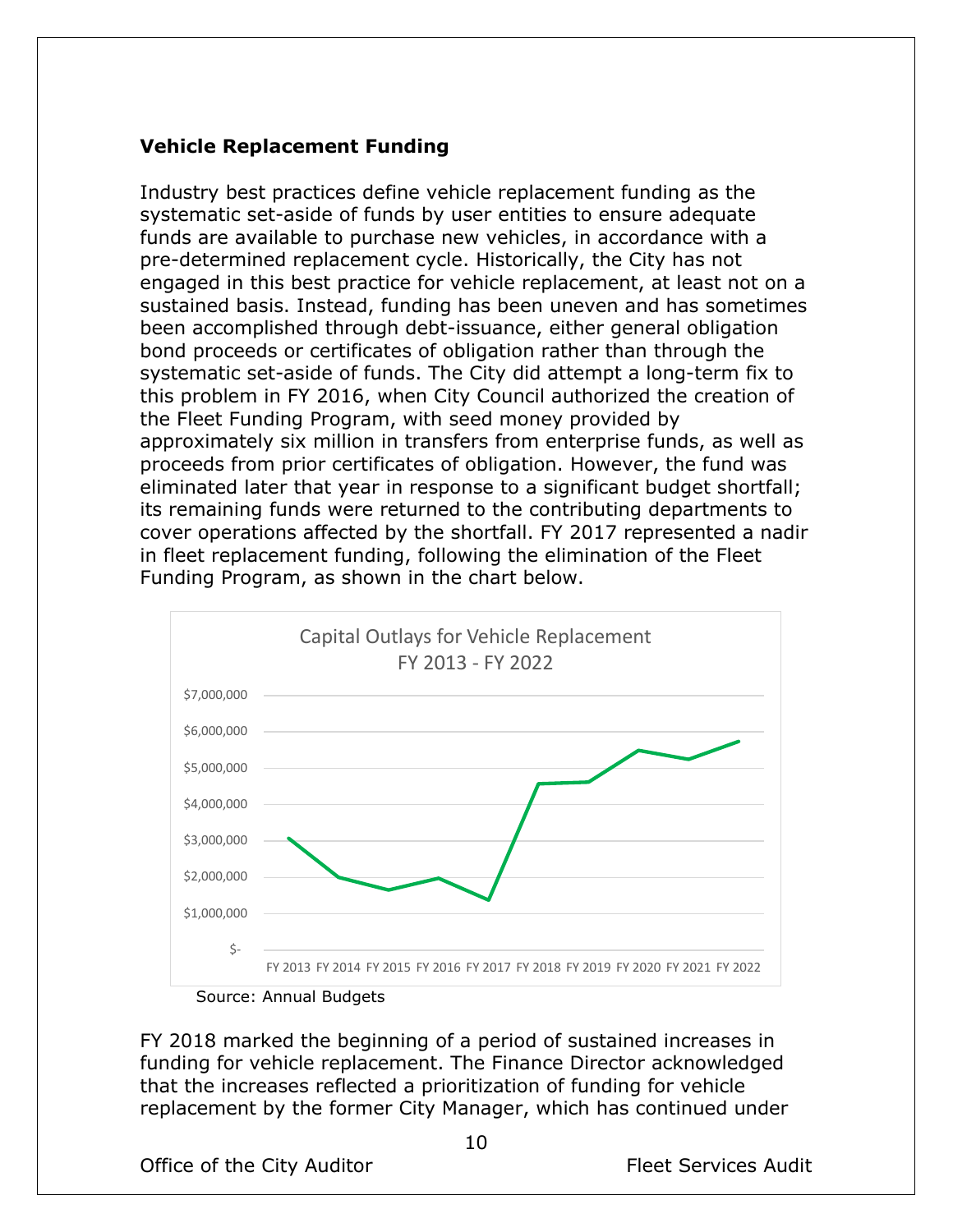the current City Manager. The increased funding for vehicle replacement has had a dual impact on the City's fleet. First, and not unexpectedly the average age of the fleet has declined, going from 8.9 years in 2016 to 7.1 years in 2020, where it was slightly lower than the industry benchmark of 7.7 years. The number of vehicles in the fleet aged 15 years or older dropped from a high of 136 in 2018 to 71 in 2020.



Source: Utilimarc Executive Summary Reports

Second, as the overall age of the fleet has declined so too has the cost of outsourced repairs, going from a high of just over \$1 million in 2018 to about \$760,000 in 2020, and from 12 percent of total cost in 2016 to 6 percent in 2020, as shown in the chart below.



Source: FASTER and Utilimarc Executive Summary Reports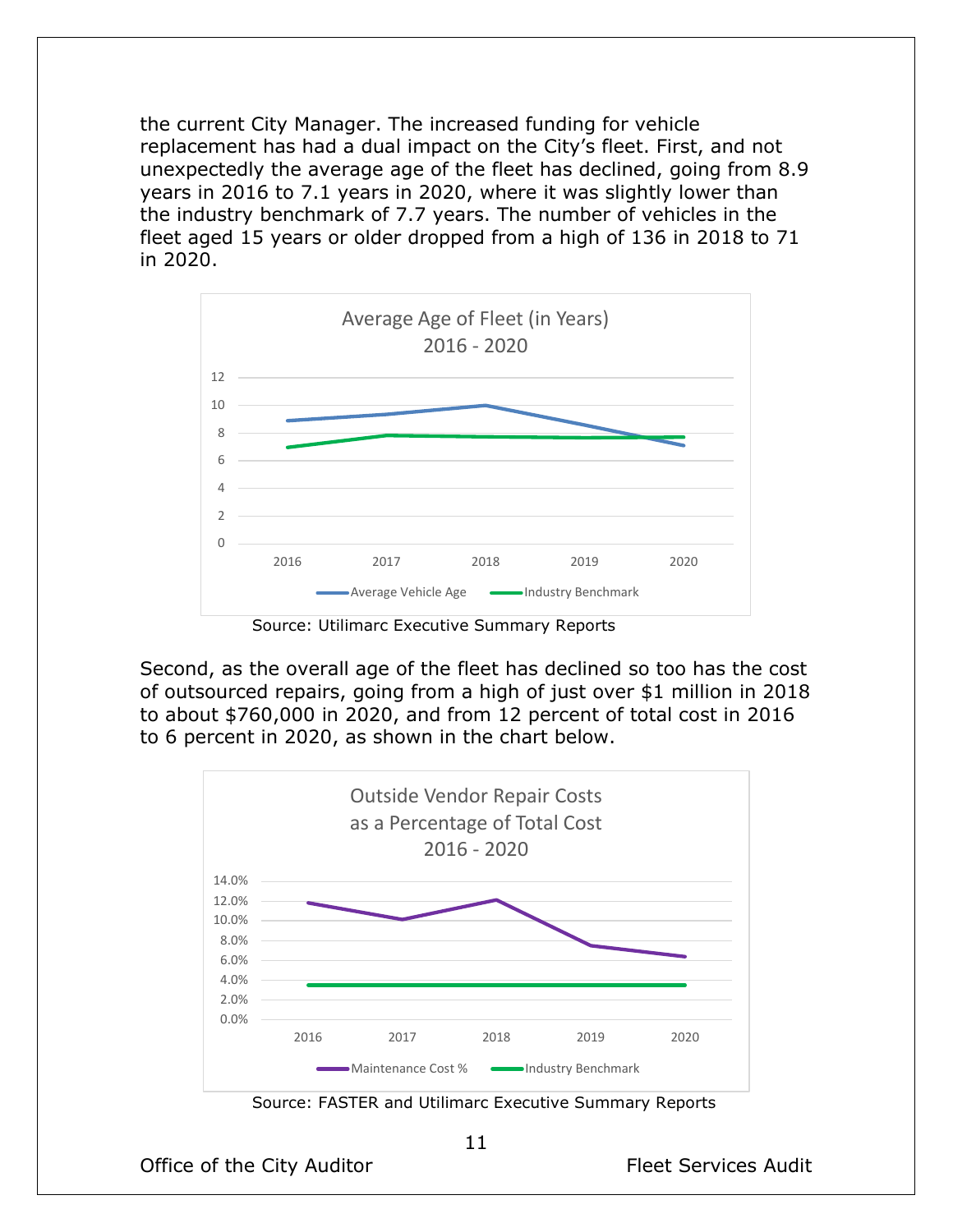Typically, vehicles sent out for repairs can be offline for two to three weeks. Therefore, a reduction in outsourced repairs means in a reduction in downtime, as well. Several department directors observed anecdotally a significant increase in the efficiency of their operations due to reduced downtime from vehicle repairs.

Fleet's recommended vehicle replacement schedule still exceeds that of the amount of funds budgeted. However, the gap has narrowed significantly, from a high of about \$5 million in FY 2020 to \$1.3 million in FY 2022, as shown in the chart below.



Source: Utilimarc and Annual Budget

The vehicle replacement schedule is somewhat fluid in that it can be affected by external events, e.g., vehicular accidents, unanticipated breakdowns, population growth, etc. For that reason, there may be future years in which the gap between replacement funds needed and funds budgeted widens. However, the general trend is one towards eventual solvency, where projected vehicle replacement needs are fully funded.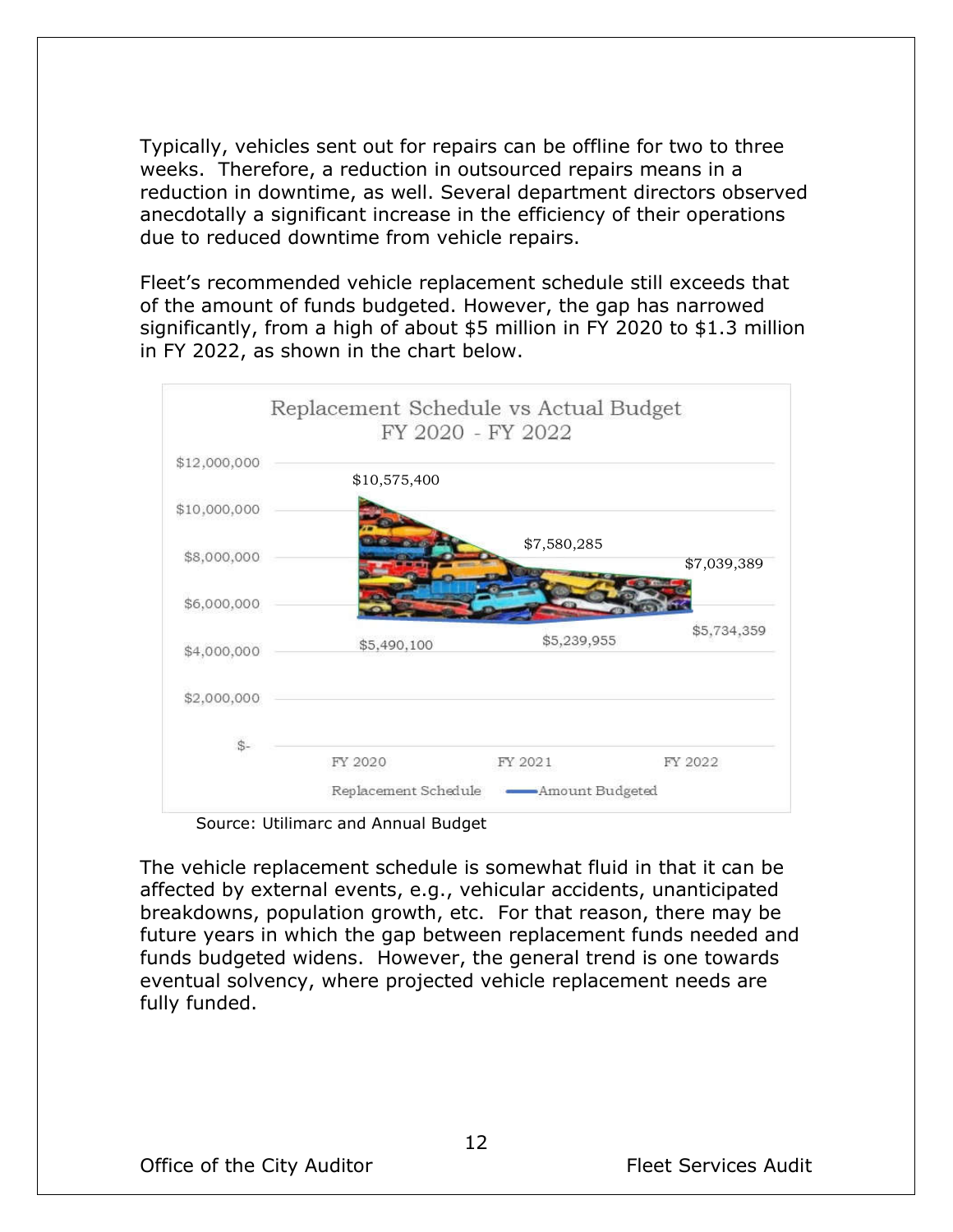#### **Chargeback System**

A chargeback system simply means a billing system for internal service organizations to recover costs for the goods and services provided. In terms of Fleet Services, a well-designed chargeback system would provide departments real-time maintenance and repair costs, which in turn would incentivize the departments to minimize costs both by maintaining their vehicles, as well as identifying in a timely manner repair-prone vehicles that are no longer cost effective to maintain.

Fleet Services currently uses a hybrid system for capturing and recovering costs from its user departments that is a combination of real-time invoicing and annual budgeting. Fleet Services assigns the cost of parts and supplies to the unit being serviced in the FASTER database at the time of service. Departments are then invoiced monthly for the cost of those parts and supplies.

Direct labor and overhead, on the other hand are calculated and allocated to the user departments through the annual budget process. Direct labor hours are used to allocate overhead to the departments based on their percentage share of total direct labor hours, i.e., on a pro rata basis. Unlike parts and supplies, which are charged to the specific vehicle unit being serviced, direct labor and overhead are assigned as a lump sum to each department. This may hinder management's ability to flag vehicles with escalating labor costs in a timely manner. Further, because the budget process takes place during the prior fiscal year, direct labor hours are estimated using actual labor direct labor hours from the prior year's budget. This may lead to some cross-subsidization of labor and overhead costs to the extent that a department's percentage of total direct labor hours fluctuates from year to year.

While the system in place is the best option available given the limitations of the current financial management system, it is nonetheless an imperfect system. Ideally, a chargeback system should be capable of billing for parts, labor, and overhead in real-time at the vehicle unit level. In that way, management can identify and respond to potential maintenance issues in a timely manner.

It should be noted that the Information Technology Department is in the process of acquiring a new government-wide enterprise resource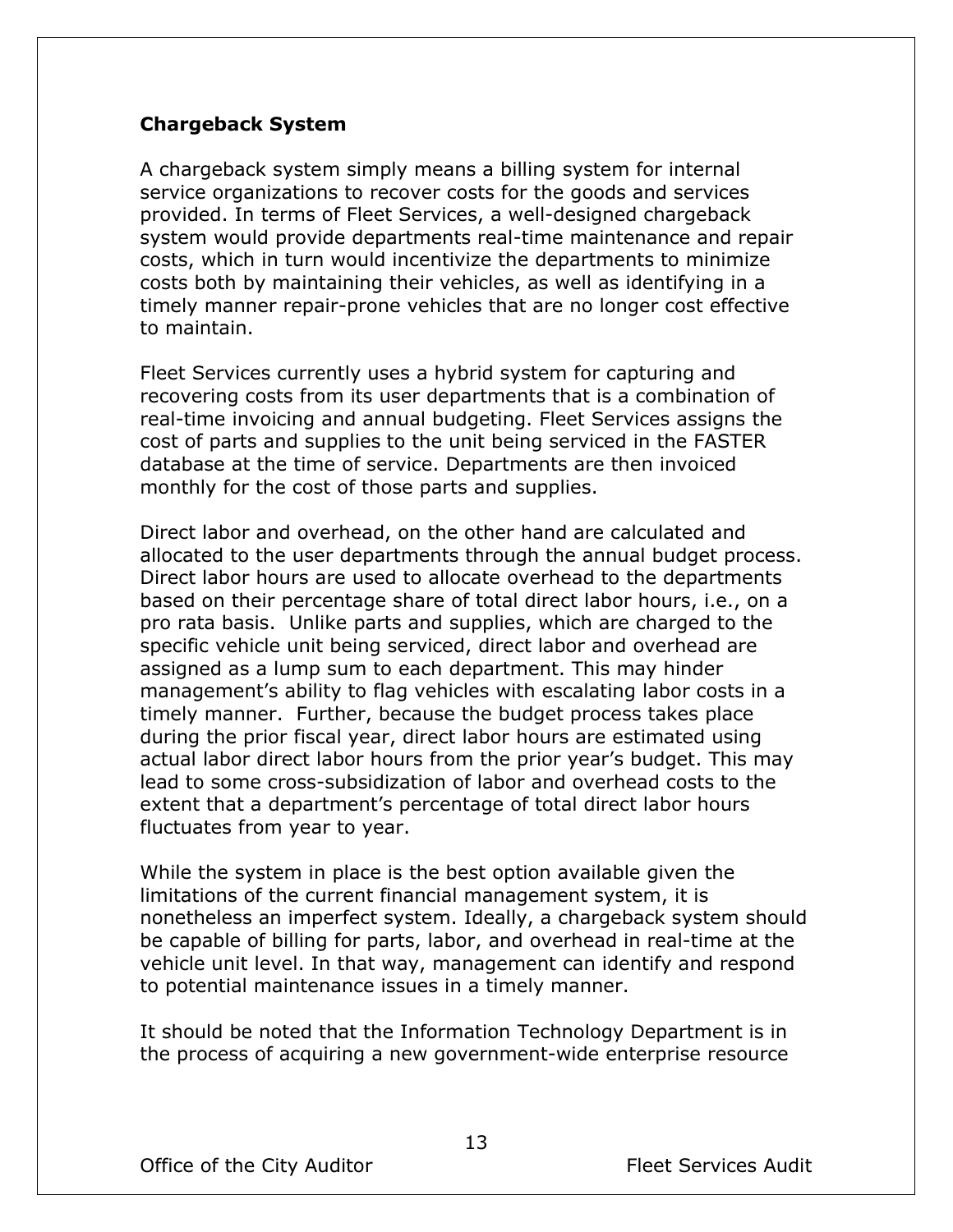planning (ERP) system. $<sup>1</sup>$  The Finance Department should coordinate</sup> with Fleet Services and IT to ensure that a fully functioning chargeback system is included in its needs assessment.

#### **Vehicle Utilization Review**

Fleet Services does not conduct formal vehicle utilization reviews, but it does look at vehicle utilization as part of its annual vehicle replacement planning process. That process has routinely resulted in interagency transfers of underutilized assets, a 2012 Chevy Colorado from the Transportation Division to Recreation Services, a Crack Seal Machine from the Transportation Division to Fort Hood Regional Airport, a 2007 John Deere Tractor from Environmental Services to Recreation Services to name a few.

The issue of rightsizing can be challenging in any organization. In the case of Fleet Services, it can sometimes lead to a fleet director being viewed as a "utilization cop." While this did not appear to be a problem, there still exists the potential for resistance with the regard to the transfer or elimination of assets. To mitigate this issue and facilitate the decision-making process on matters of vehicle utilization some federal agencies have adopted the best practice of a Vehicle Utilization Review Board. The Board, which would ideally be comprised of the major department heads, as well as the City Manager or Assistant City Manager would meet annually, or on an ad hoc basis to discuss and reach consensus on actions involving the elimination, retention, or transfer of vehicles identified as underutilized.

#### **Fleet Diversification**

Currently, the City has neither hybrid nor electric vehicles in its fleet. Fleet Services and the Finance Department have held informal discussions concerning a pilot project and have conducted preliminary research on alternative fuel vehicles, but at this time no formal steps have taken place. The relative progress of other Texas municipalities in diversifying their respective fleets covers the spectrum.

On one end are those who have moved aggressively to adopt hybrid and electric vehicles, such as Austin, Houston, Dallas, and San Antonio. On the other end are those who have taken smaller steps,

 $1$  Enterprise Resource Planning refers to software designed to manage and integrate core business functions. It is distinguished from standalone accounting software by its ability to integrate the financial system with other business functions, including human resources, inventory, permitting, etc.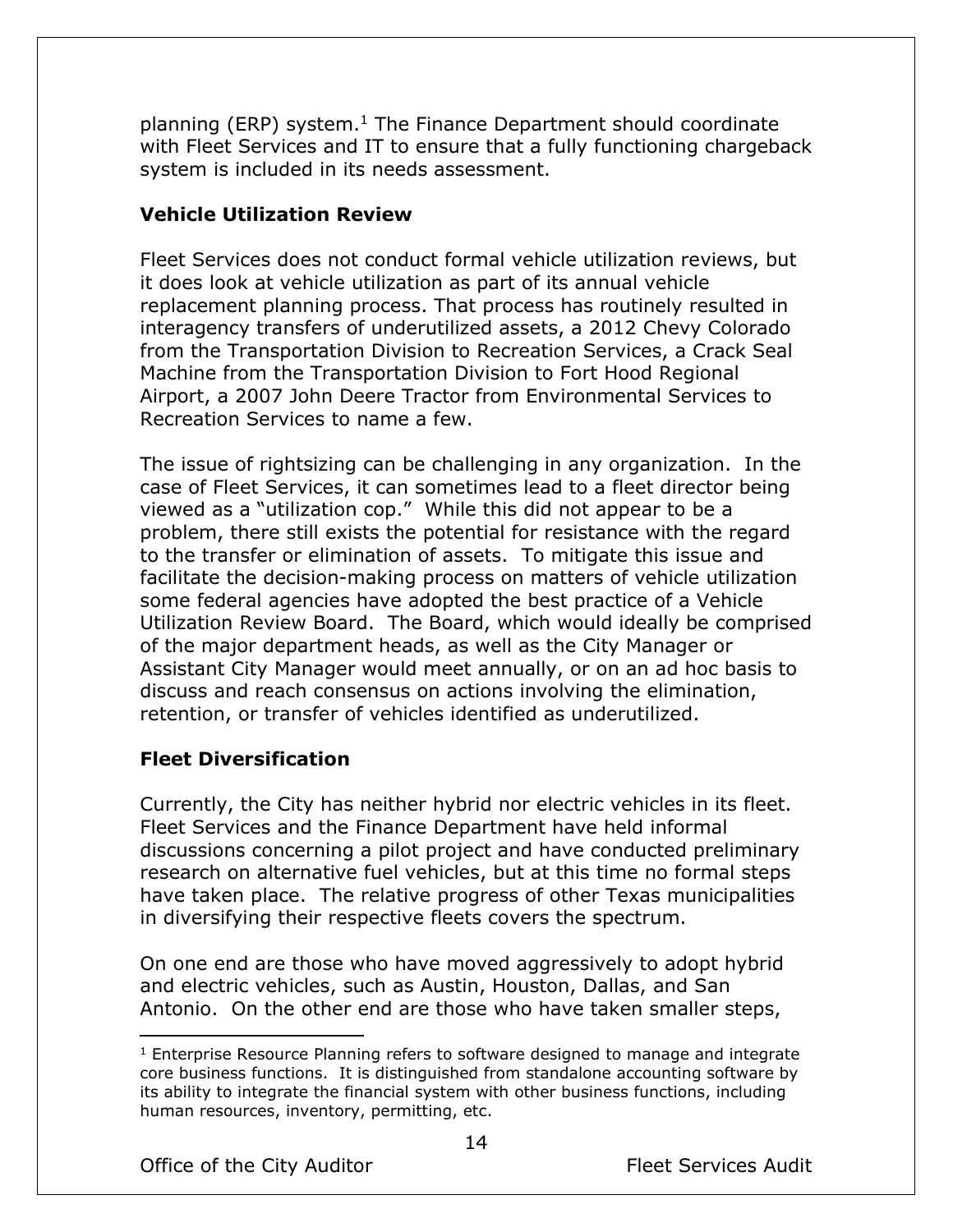Office of the City Auditor **Fleet Services** Audit

Motors' short-lived EV1.

Source: Internet

driven vehicle, the commercial market for electric vehicles had all but disappeared. In the latter half of the 20th Century, a

burgeoning U.S. automobile market, outselling all other vehicles, which included both gas-powered and steam-driven vehicles. However, Henry Ford's introduction of the much more affordable

first battery-driven vehicle in the U.S. was created in the 1830s, clocking in at 4 miles per hour, with a range of 1.5 miles.

By the turn of the 20th Century electric vehicles dominated the

dipping their proverbial toes in the water, the neighboring cities of

Waco, Temple, Belton, and Copperas Cove among them.

*Brief History of the Electric Vehicle*

The ongoing transition from the internal combustion engine to the electric vehicle could be thought of as the automobile industry coming full circle. The first

automobiles were electric, predating the

Model T in 1908, among other factors marked the beginning of the end for the electric vehicle, and by the mid-1930s, a

Vehicle Research, Development, and

convergence of events brought about renewed interest in the electric vehicle. These events included the birth of the modern environmental movement, the energy crisis of the 1970s, and Congress' passage of the Electric and Hybrid

Demonstration Act of 1976. The last decade of the 20th Century saw a resurgence of electric vehicles, culminating in the first mass-produced hybrid vehicle, the Toyota Prius, and the first massed-produced all-electric vehicle, General

internal combustion engine by decades. The

century after the creation of the first battery-



Source: Internet





share of the U.S. auto market in 2020 was still only 2.5 percent, which

While most major automakers now produce electric vehicles, their

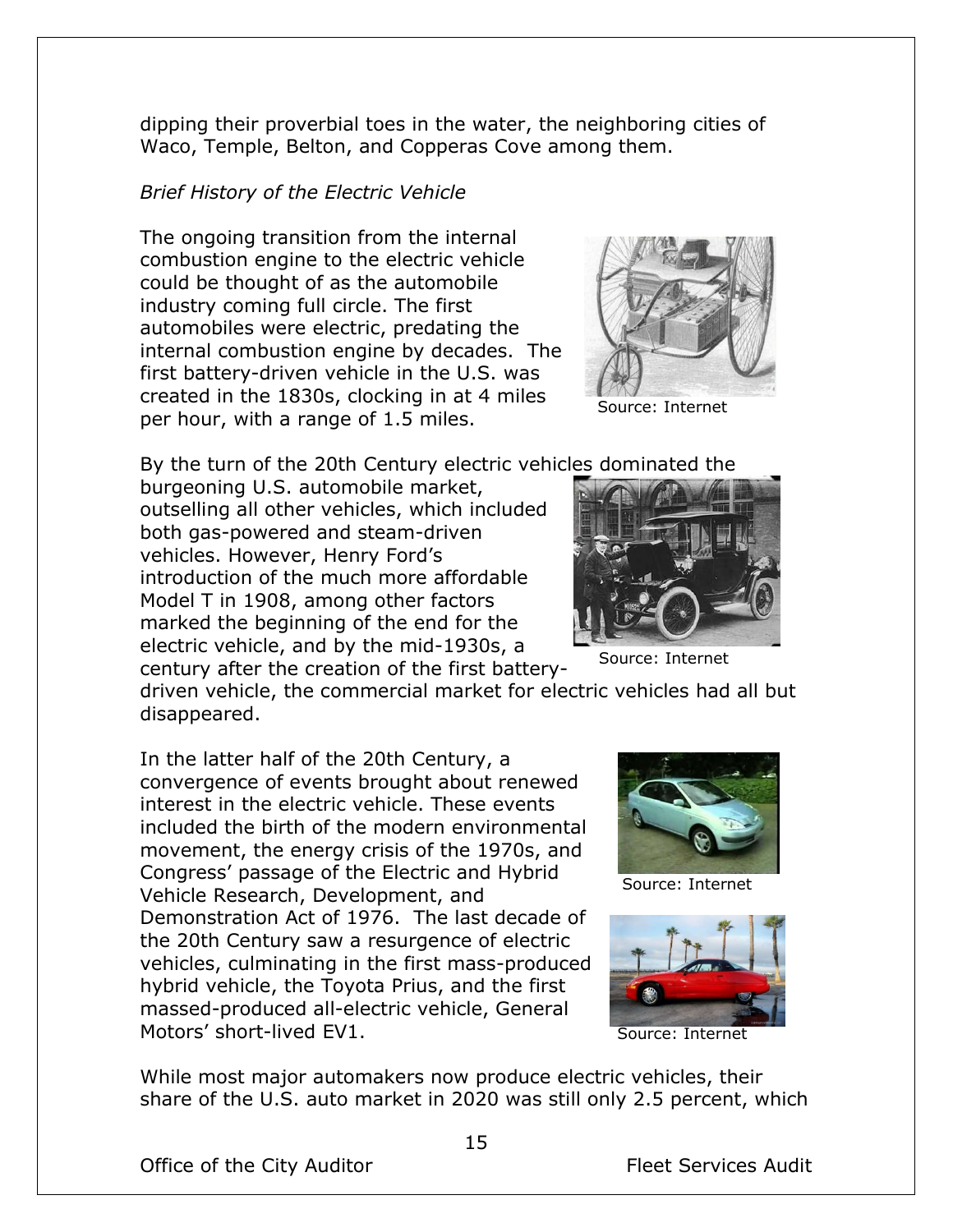pales in comparison to their dominance at the turn of the last century. Unlike the dawn of the 20<sup>th</sup> Century, however, the momentum in the 21<sup>st</sup> Century is clearly on the side of alternative fuel vehicles, including all-electric, hybrid, and hydrogen fuel cell vehicles. Several states have enacted legislation requiring the transition to low-emission and zero-emission vehicles by the end of the decade. In addition to legislative action, some automakers, themselves have pledged to fully transition to alternative fuel vehicles, by the middle of the next decade, or sooner.

#### *Moving Forward*

As previously mentioned, Fleet Services and Finance have already had informal discussions on developing a pilot project for diversifying the fleet. The City should now move forward in a more formal capacity and develop a project scope and timeline for its pilot project. Among the issues to consider are whether to take an organizational approach, focusing on a particular department, division, or unit, or a functional approach that cuts across organizational lines. The City of San Antonio, for example, took the latter approach when it began purchasing hybrid sedans about 10 years ago for administrative use for its various departments. Other issues to consider include determining: (1) the type of charging stations needed, wall mounted, bollard, or both; (2) installation costs, (3) cost of electrical upgrades, if needed; (3) eligibility for state or federal grants; and (4) training/certification requirements for staff technicians.

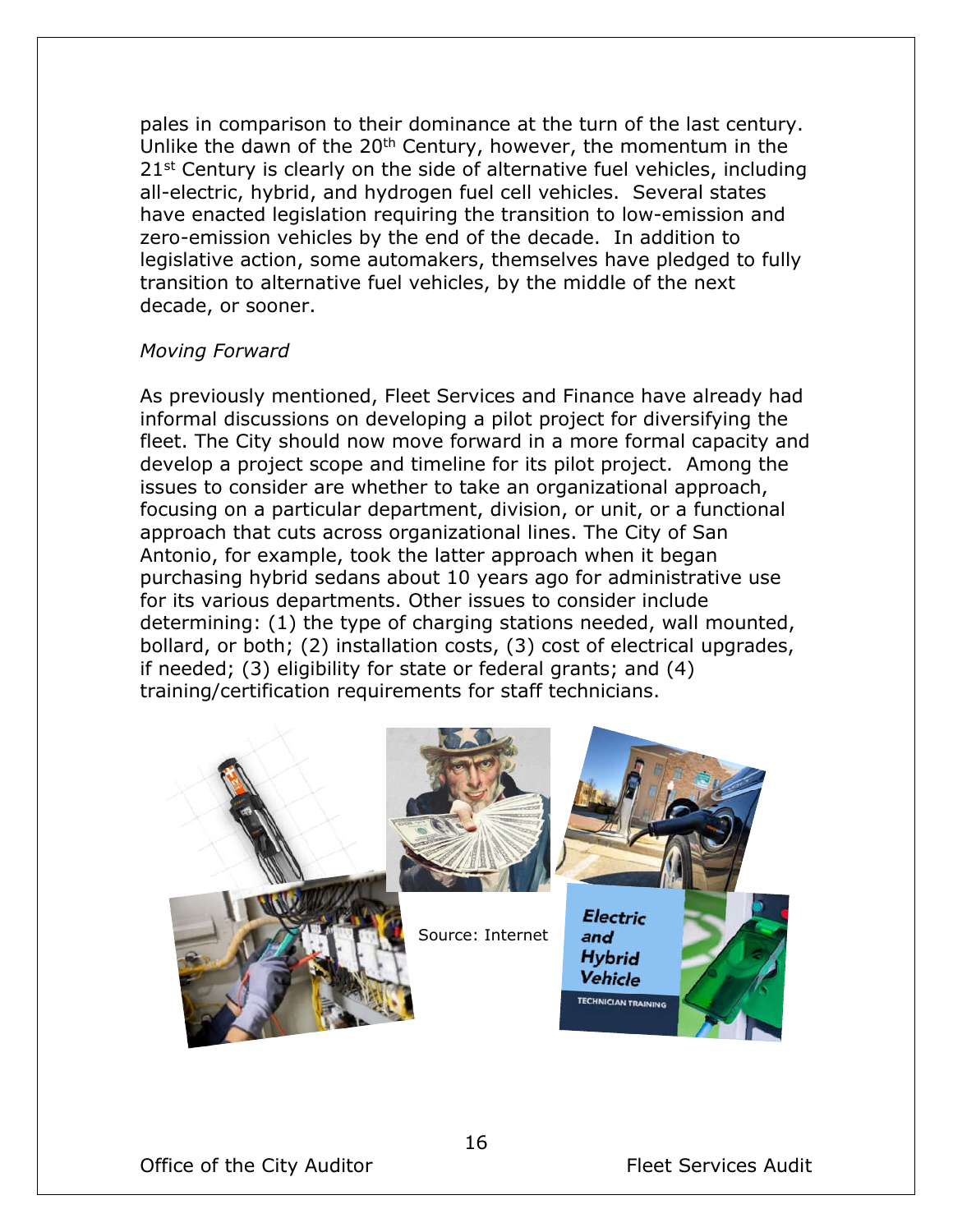### **Recommendations:**

The City Auditor Recommends that the Executive Director of Finance:

- 1. Direct the Fleet Services Director to develop a pilot project for the inclusion of alternative fuel vehicles in the City's fleet.
- 2. Coordinate with the Fleet Services Director and IT to ensure that the capability for a fully functioning chargeback system is included in the Department's needs assessment for the new enterprise resource planning system.
- 3. Consider the need for a Vehicle Utilization Review Board in conjunction with Fleet Services' annual vehicle replacement review.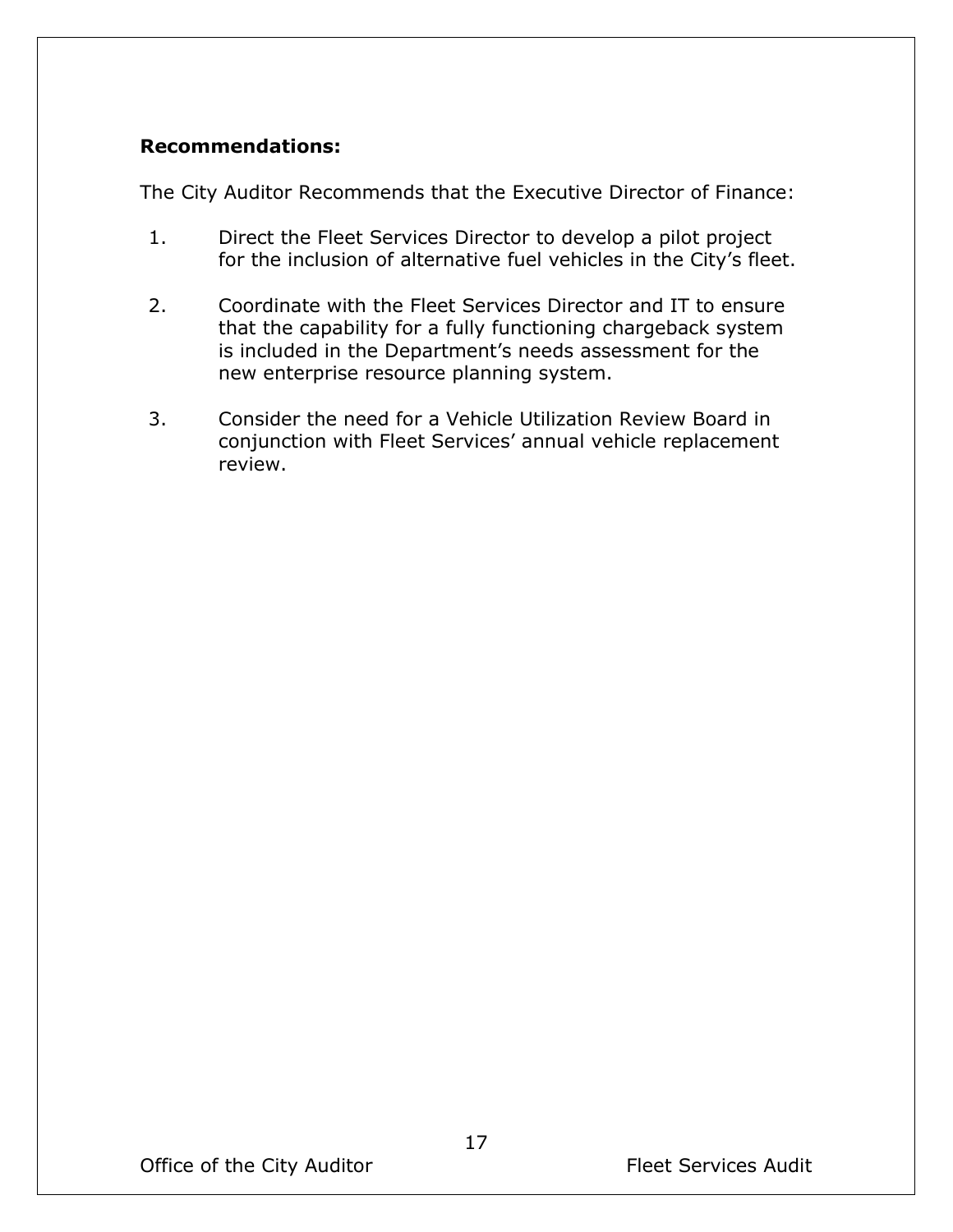## **VIEWS OF RESPONSIBLE OFFICIALS**

Copies of the draft report were provided to the Director of Fleet Services and the Executive Director of Finance for review and comment. They agreed with the findings and recommendations, and their input is reflected throughout this report.

Office of the City Auditor **Fleet Services Auditor** Fleet Services Audit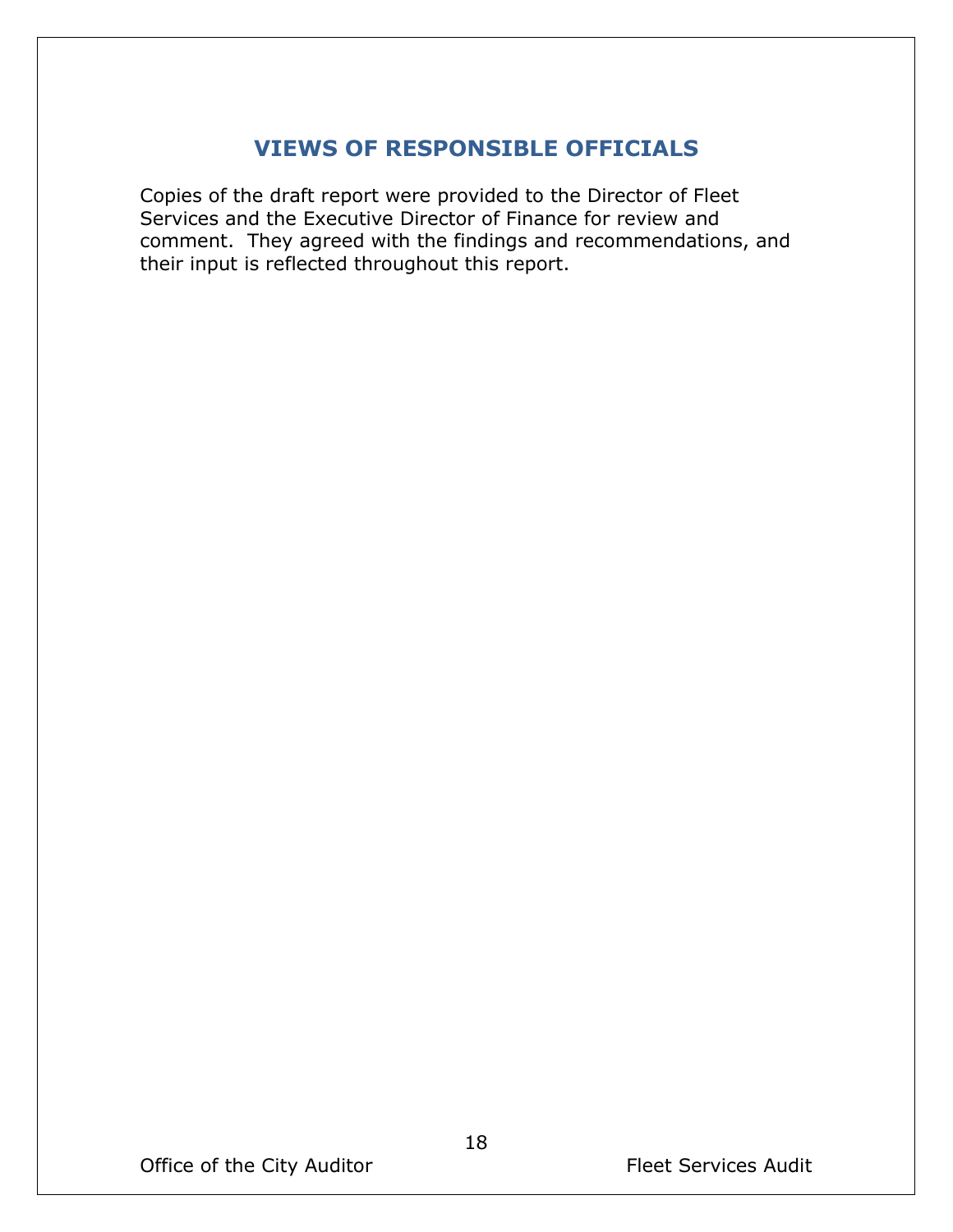#### **APPENDIX**

### **OBJECTIVES, SCOPE AND METHODOLOGY**

#### **Objectives**

The objectives of the audit were to (1) review management's funding for vehicle replacement; (2) review Fleet Services' chargeback system for recovering the cost of its maintenance operation; (3) review fleet policy and practices concerning the adoption of alternative fuel vehicles; and (4) review fleet management's process for evaluating vehicle utilization to ensure that vehicles and other rolling stock are fully utilized. The scope of the audit focused on Fleet Services operations for FY 2017 through FY 2021, but also included a review of historical data related to fleet operations.

#### **Scope and Methodology**

The scope of the audit focused on Fleet Services operations for FY 2018 through FY 2021, but also included a review of historical data related to fleet operations, as well as budget projections for FY 2022.

To address the audit objectives, the City Auditor:

- Interviewed key personnel, including the Fleet Services Director; Fleet Services Accounting Specialist; Finance Budget Director; Assistant Director of Fleet Services, City of San Antonio; and Customer Success Manager, Utilimarc, Inc.
- $\blacktriangleright$  Conducted research on fleet services best practices.
- Obtained and analyzed budget data related to vehicle replacement and vehicle maintenance and repairs.
- Obtained and analyzed annual executive summary reports from Utilimarc, Inc., as well as recommended vehicle replacement schedules
- Conducted research on alternative fuel vehicles, including electric, hybrid, and hydrogen fuel cell.